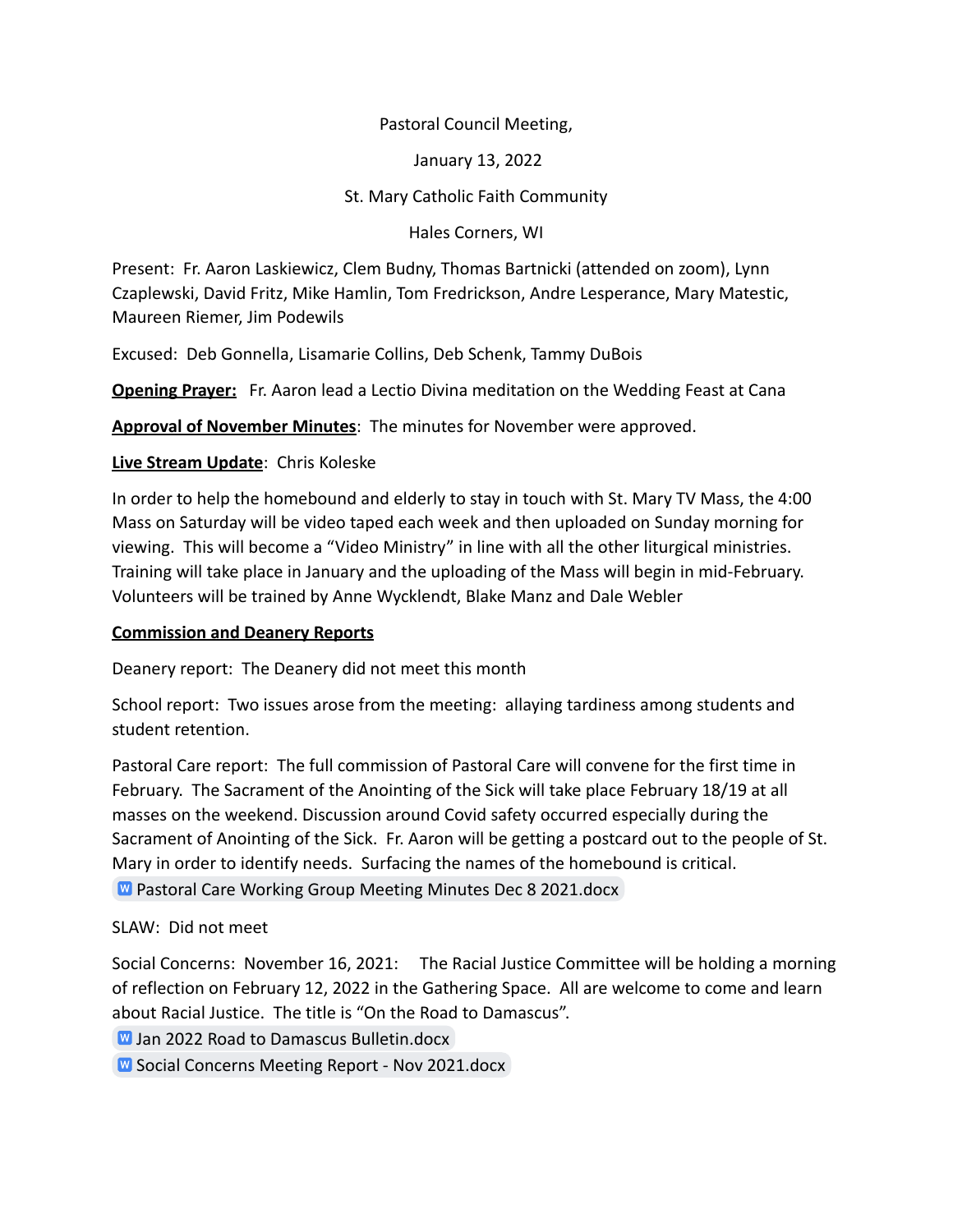Finance Committee: Clem Budny reported that the parish is currently in good financial health.

Formation: Jeff Kacala will be starting a new "Reach More" leadership program in March through our affiliation with Catholic Evangelical. All Council members are encouraged to come. Meetings will run for 12 weeks on Tuesdays from 6:30 until 8:30 beginning March 8, 2022. This program is designed to give people skills to better live their vocations.

#### **Advent/Christmas Review:**

Fr. Aaron reported. Advent opened many opportunities for prayer: Evening Prayer on Sundays, Rosary on Monday nights, "Be Still and Know" evening of reflection, Close of the year of St. Joseph, One percent challenge. Blue books were not continued; however, those who asked for them were attended to. Fr. Aaron was very blessed by the Christmas celebrations. He felt at home within his new community.

Kneeling during the Eucharistic prayer was received well. The 6:00 Christmas Mass will no longer be called a Children's Mass because all Masses are for all people/families. Keeping theatrics out of the liturgy is preferred, therefore the Nativity Play by children ended.

**Director of Social Concerns:** Pam Lownik, Director of Social Concerns, will be retiring in June of 2022. She will still be very involved in Haiti and as a parish member. With the many ministries generated over the years, this ministry will stay alive by the people who lead the different outreach programs. In 2023, St. Mary will acquire an Associate Pastor and he will be offered the opportunity to be the overseer of Social Concerns, meanwhile the parish will look for someone who can step up in the interim to sustain this ministry.

**Covid Discussion:** The statement of Archbishop Listecki on Covid protocols (January 6, 2022) was discussed at length. The need for certain protocols to be in place within the parish so that those more vulnerable feel safe was raised. The principle of precaution for the sake of the common good as well as the mercy of God brought the Council to consider ways to safeguard the people of the parish. Fr. Aaron took all under advisement and will take this to the Staff and see how the Archdiocese addresses the issue further.

# **Administrator's Report:**

Many events are coming up:

Feb. 2: Candlemas Day; February 3: Feast of St. Blaise, the blessing of throats will take place on the weekend of Feb. 5/6; April 24: Divine Mercy Sunday; June 19: Body and Blood of the Lord with Eucharistic procession down Forest Home Ave.

More training for altar servers is coming up. The Gathering Space is changing its face becoming a place for more formation and adult engagement. The Robert Barron series on the Mass begins January 25 all are welcome to attend.